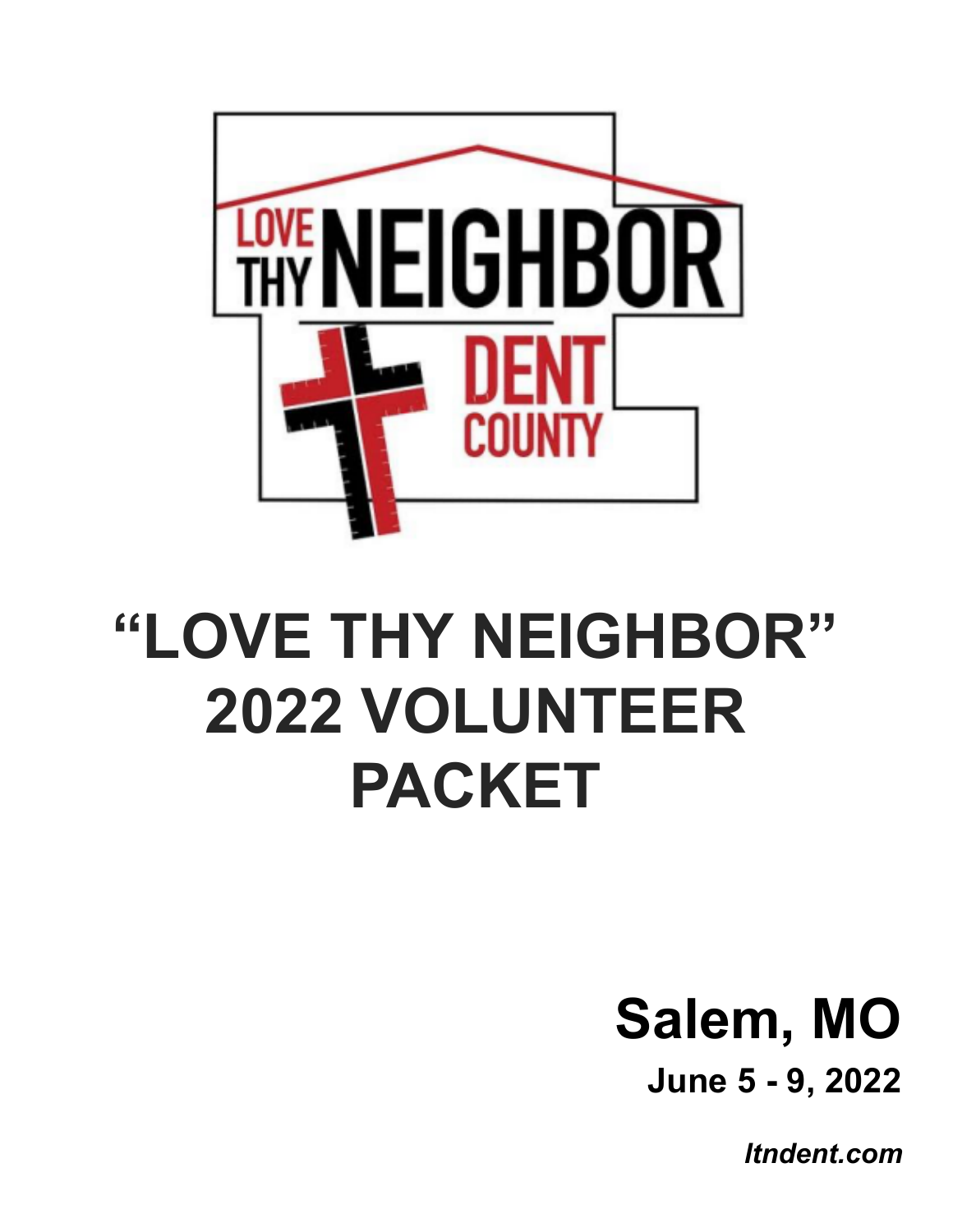1 John 4:19



*"We love because He first loved us."*

*Love Thy Neighbor is a community home repair outreach ministry provided by the local churches in Dent County. The purpose of this ministry is to share the Gospel of Jesus Christ while providing needed home repairs & maintenance to homeowners of Dent County.*

Love Thy Neighbor 2022 will take place the week of **June 5-9**. On Wednesday, June 8th, we will work a half day, then have our "Community Fun Day" at the City Park. Join us as we bring Matthew 22:39 and 1 John 4:19 to life and share the love of Jesus Christ as we *LOVE THY NEIGHBOR*!

ALL VOLUNTEERS must complete and submit the following pages:

- 1. LTN-DC Medical Release Form
- 2. Release and Waiver of Liability
- 3. Tell Us About Yourself

These forms need to be filled out and turned in by April 24th along with \$50 registration. Sponsorships *are available.* **All volunteers must complete release forms and pay to participate.** The Release/Waiver Form requires a notary. If you cannot get this form notarized beforehand, a notary will be available onsite the day of registration.

#### Participants will need to check in at First Baptist Church (3<sup>rd</sup> and McArthur, 3<sup>rd</sup> street entrance) on **Sunday, June 5th by 2:30 for a team meeting and dinner.**

If you are not from the Salem area and would like to stay in town during the event at a host facility, please let us know before May 8th.

*Thank you* for volunteering for the Love Thy Neighbor event. We are so excited to see what God will do this year and are thrilled to have you as a vital part of this ministry! The lifeblood of LTN is our common commitment to Jesus Christ. Thank you all for your willingness to lay down our differences and join together for the cause of Christ. May God bless us all as denominations work together as one in Christ to enhance His Kingdom and bring Him Glory.

**CONTACT INFO:** If you need to contact us about sponsorships, out of town volunteers, getting forms notarized, or any other questions and/or inquiries, you may contact us at any of the following:

> Email : [ltndent@gmail.com](mailto:ltndent@gmail.com) Facebook and/or Messenger page: *Love Thy Neighbor Dent County, MO* Call or text 573-247-7886

## *Return the last 3 pages of this packet (noted above). The remainder is for you to keep.*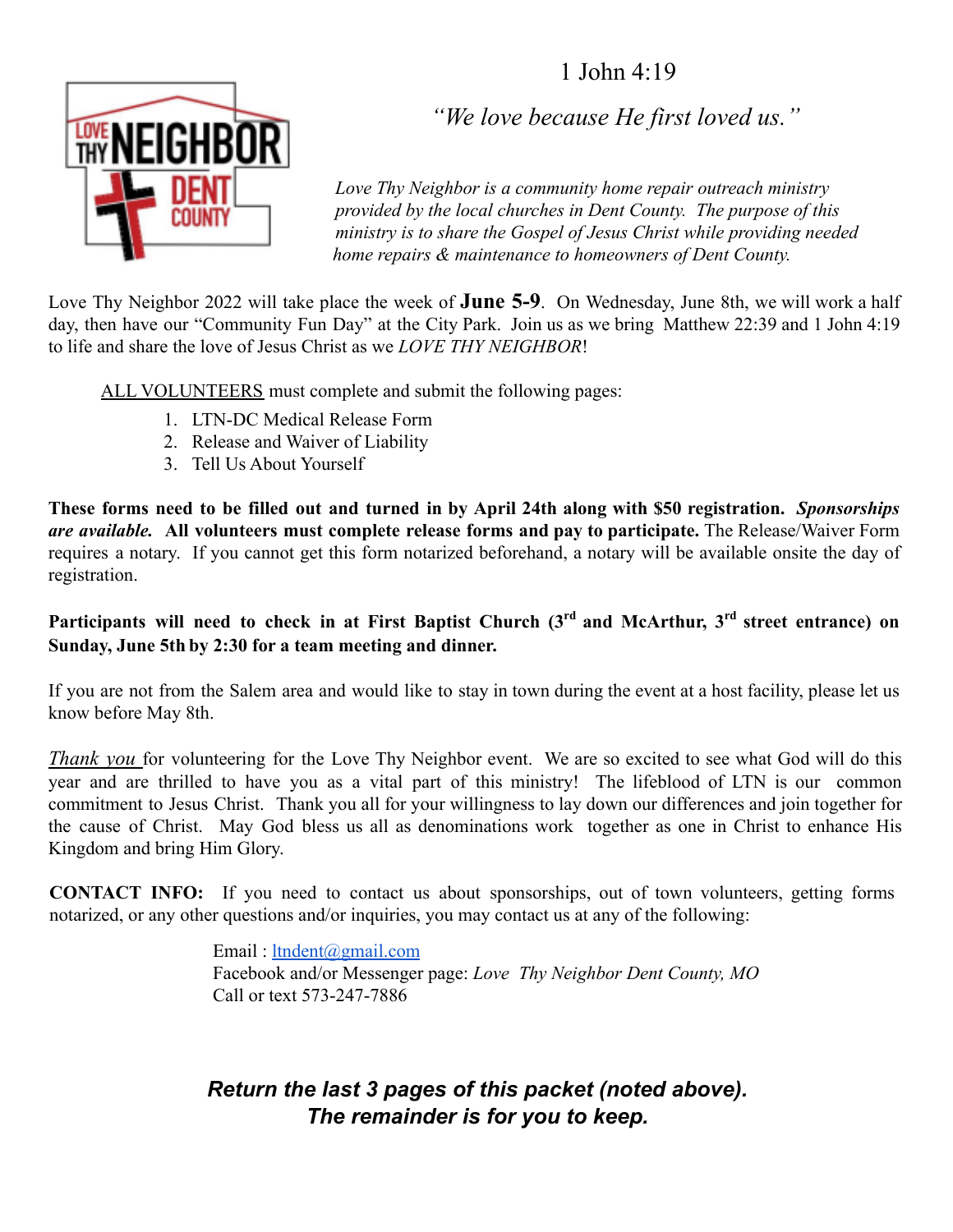#### **DRESS CODE:**

# **CLEAN ~ NEAT ~ MODEST**

- **No offensive clothing!** Shirts with inappropriate images and/or writing on them. *Colossians 3:12-17, "Therefore, as God's chosen people, … clothe yourselves with compassion, kindness, humility, gentleness and patience. … And whatever you do, whether in word or deed, do it in the name of the Lord Jesus, giving thanks to God the Father through him."*
- **NO** spaghetti strap tops, **shorts shorter than your fingers when arms are at your side (~6" inseam)**, low-cut shirts, or shirts that are too high. Please make sure your clothes actually cover you and are NOT overly tight fitting. **Do not** wear anything inappropriate such as yoga pants or shorts with writing on the backside. If it looks like you painted it on, then it most likely isn't a good choice!
- If you wear something that is unsuitable, you will be asked to change. Please understand that this can be a very difficult and divisive issue. If everyone will read and cooperate with the guidelines, then we can focus on what God is doing and not get bogged down in disagreements about issues like the dress code.

*…………………………………………………………………………………………………… 1 Timothy 4:12 "Don't let anyone look down on you because you are young, but set an example for the believers in speech, in conduct, in love, in faith and in purity." ……………………………………………………………………………………………………*

# **IMPORTANT: Cell Phone Policy**

Cell phones are a wonderful and distracting privilege, and here are some suggestions to consider when bringing and using a cell phone:

- We encourage you to leave your cell phone in your personal bag or crew's vehicle during the day (out of the sun!!).
- Youth must use their phones responsibly. If youth wish to use their phone it should be during the designated free time or at the discretion of their Crew Chief/Encourager.
- Youth–Your parent/guardian can get your Crew Chief or Encourager's cell number when they sign you in for the work day in case they need to contact you.
- *LTN-DC is not responsible for lost or damaged cell phones.*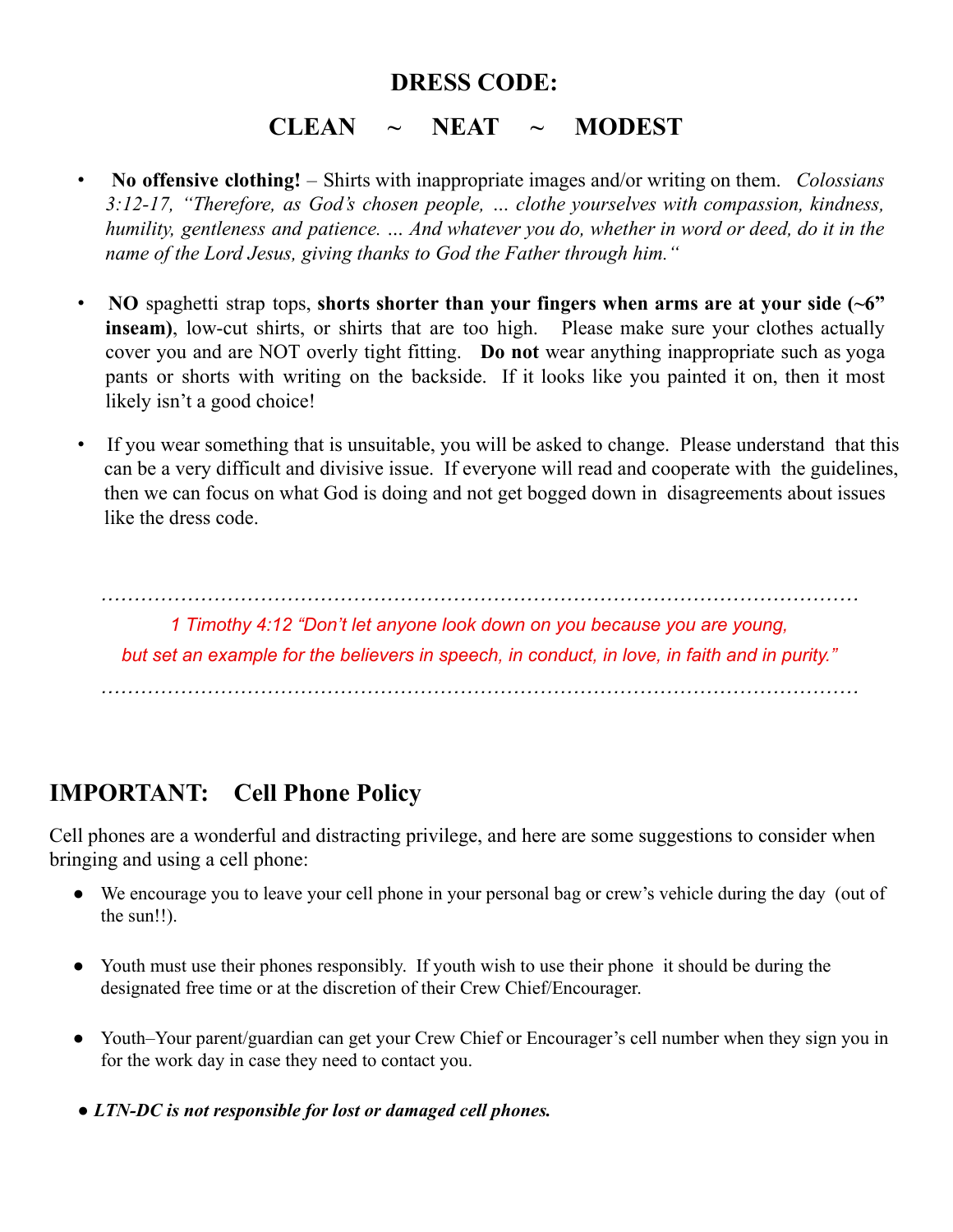**========== Items to bring ==========**

## **For Work:**

- **work gloves**
- Hat/ bandana
- Insect repellent
- 50+ Sunscreen
- Prepare for the weather, rain/shine
- Long pants
- $\bullet$  Closed toe shoes/work boots
- Sunglasses/safety glasses
- Water bottle (water will also be provided)

#### *Bring if you have, but if you don't have it, we will have extras:*

- hammer
- carpenter pencil or regular pencils
- paint roller & pans
- pry bar
- paint scraper/putty knife (optional)
- $\bullet$  tape measure (25 ft.)
- paint brush

# **For Worship/Free Time:**

- Pen/pencil
- Bible and Journal
- Tennis shoes or flip flops
- Appropriate shorts & t-shirts with sleeves *(LTN shirts will be collected daily to be washed, so bring a shirt to change into.)*
- Gym bag/backpack to stash your stuff

# **Community Fun Day at Park:**

- Appropriate shorts & t-shirts
- Modest swim suit and a swim shirt
- (required for boys and girls)

# **Every day (not optional):**

- A smile
- A flexible attitude
- A servant heart

# **======= WHAT NOT TO BRING =======**

- Alcohol, tobacco, or illegal drugs of any kind. Appropriate action will be taken if these are found in anyone's possession.
- Fireworks or any kind of weapon. This includes knives, air soft guns, paintball guns, real or fake guns, finger guns, rubber bands, or water guns.
- Anything inappropriate! If it is questionable in your mind, DON'T bring it!
- Bad attitudes & mischief. No being mad, no being bad, no griping, no swiping, no duking, no puking, no stinking, no drinking, no hissing, no kissing, no complaining, no raining (*God's in charge of that one*), no shoving, only loving (*but not too much 'cause we already said 'no kissing'*). The name of the game for this ministry is BE FLEXIBLE and have a good attitude!!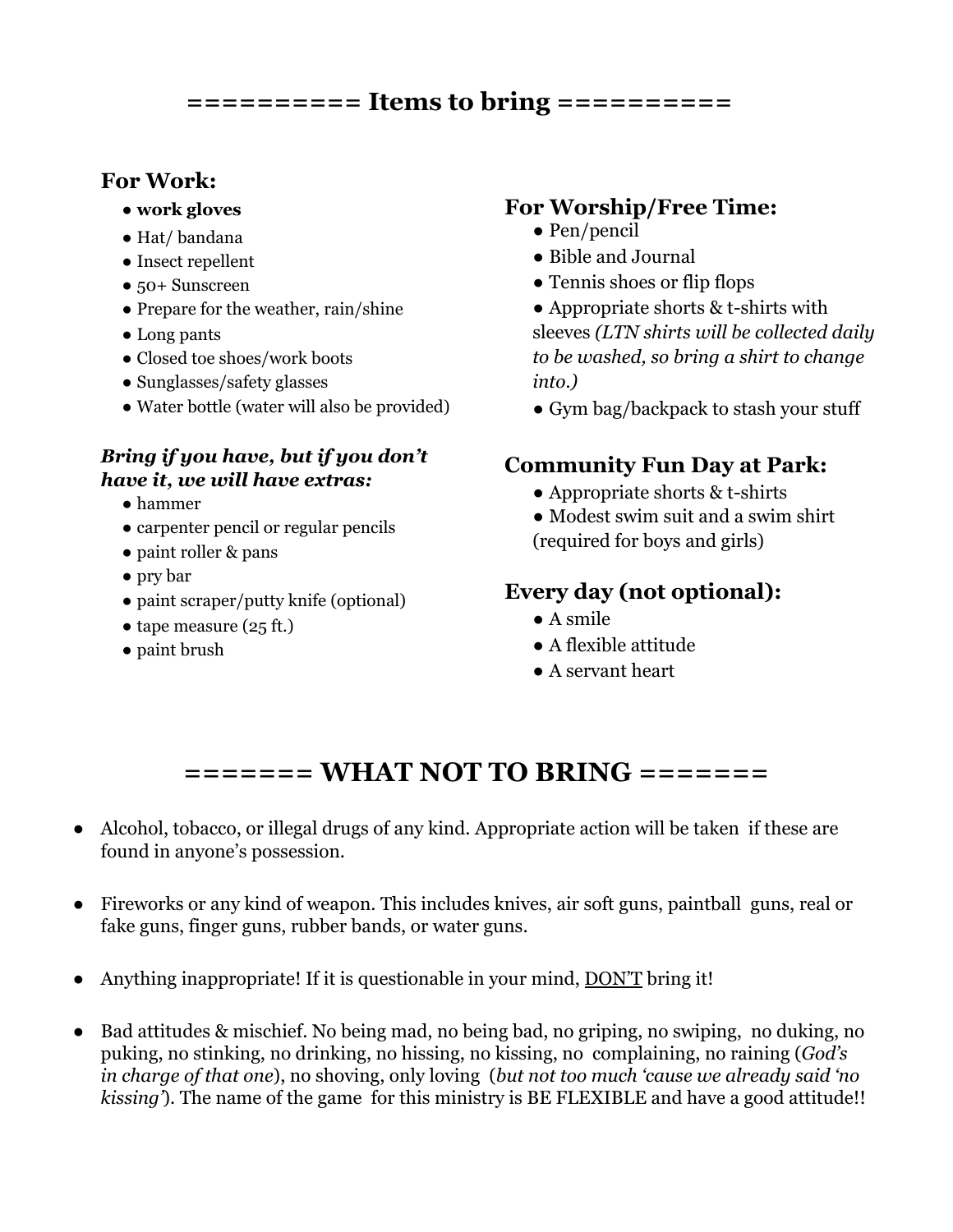# **Schedule**

#### **Sunday, June 5th**

| 2:30 PM   | Arrive at Salem First Baptist Church    |
|-----------|-----------------------------------------|
| 2:30 PM   | Crew Chief meeting                      |
| $3:15$ PM | All participants Decrees & Directions   |
| 4:00 PM   | Meet your Crew!                         |
| 4:30 PM   | Crews visit worksite & meet homeowner   |
| 5:45 PM   | Dinner                                  |
| 6:30 PM   | Worship                                 |
| 8:00 PM   | Head home, rest and prepare for Monday! |
|           |                                         |

#### **Monday, June 6th - Tuesday, June 7th**

| 6:15 AM           | Crew Chief meeting over breakfast      |
|-------------------|----------------------------------------|
| $6:30$ AM         | <b>Breakfast</b>                       |
| $7:00 \text{ AM}$ | Head to jobs                           |
| 11:45 AM          | Lunch & Devotions                      |
| 12:30 AM          | Back to work                           |
| $4:30$ PM         | Reassemble at FBC/ snacks              |
| 5:00 PM           | Worship/Group Share & Prayer           |
| 6:30 PM           | Head home, clean up, rest and recharge |
|                   |                                        |

#### **Wednesday, August 11 th**

| 6:15 AM   | Crew Chief meeting over breakfast                                                     |
|-----------|---------------------------------------------------------------------------------------|
| $6:30$ AM | <b>Breakfast</b>                                                                      |
| 7:00 AM   | Head to jobs                                                                          |
| 11:45 AM  | Lunch & Devotions                                                                     |
| 12:30 PM  | Back to work                                                                          |
| $2:30$ PM | End of work day, change out LTN shirt, go home and clean up                           |
| 4:00 PM   | Community Day at City Park!! $\odot$ $\bullet$ (come early to help set up if you can) |
| 5:15 PM   | Hamburgers, Hotdogs, and Pool time!                                                   |
| 7:00 PM   | Pool closes                                                                           |
|           |                                                                                       |

#### **Thursday, August 12th**

| 6:15 AM  | Crew Chief meeting over breakfast |
|----------|-----------------------------------|
| 6:30 AM  | <b>Breakfast</b>                  |
| 7:00 AM  | Head to jobs *                    |
| 12:00 PM | Lunch & Dismissal Ceremony        |

\* Thursday will be used to wrap up on job sites and the rest of the day will be used to clean up the host facility, reorganize for next year, put tools away, and clean up loose ends. \*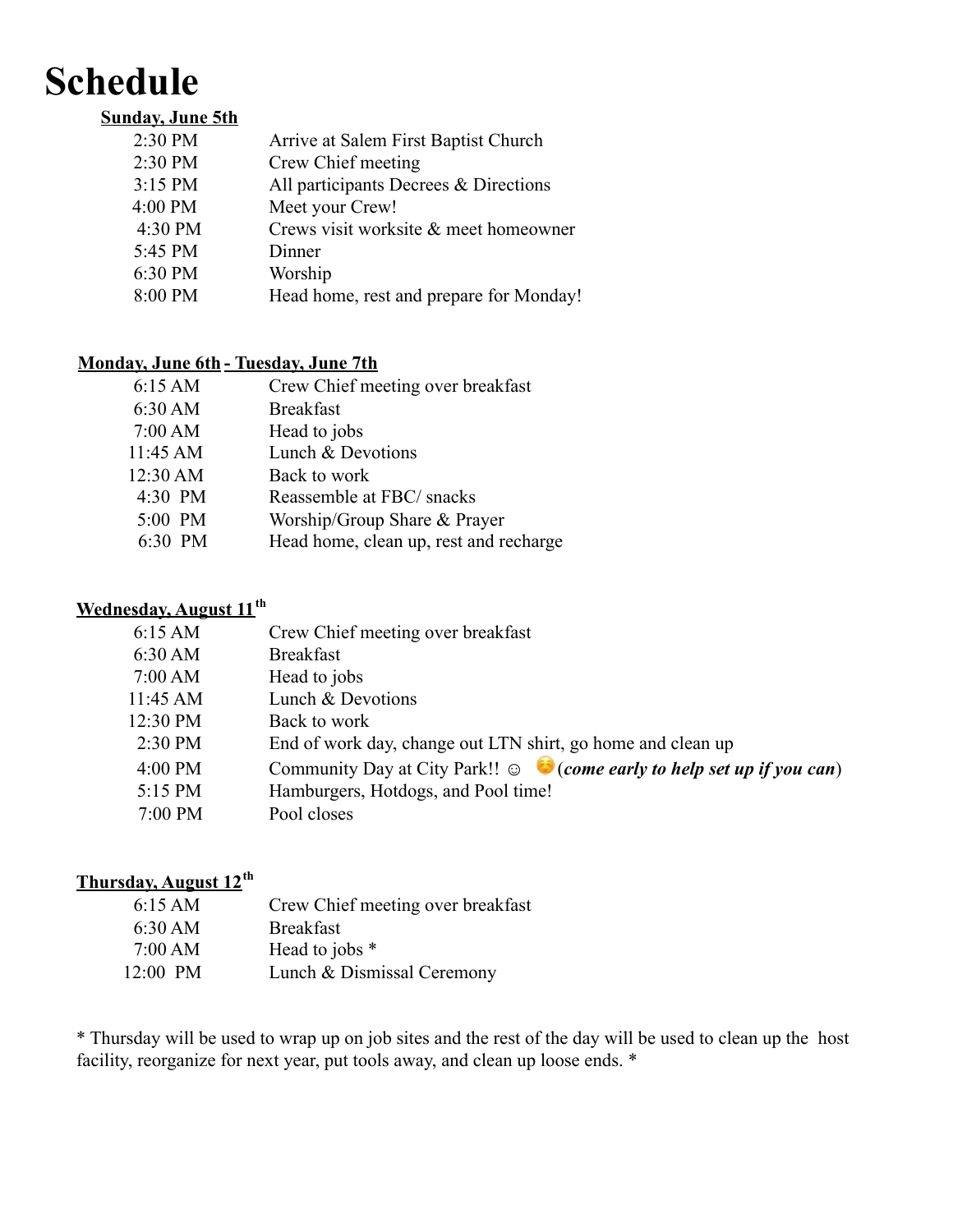#### *Return forms on the next three pages to one of the following:*

- **1. First Baptist Church office (3rd and McArthur use 3rd street entrance): M-Th, 8:00-4:00.**
- **2. Edward Jones Office, 907 S. Pershing: M-F, 8:00-5:00**
- **3. New Harmony Church, 5841 Hwy 32 West: M-Th, 9:00-4:00**
- **4. Mail to: Love Thy Neighbor, P.O. Box 732, Salem MO 65560**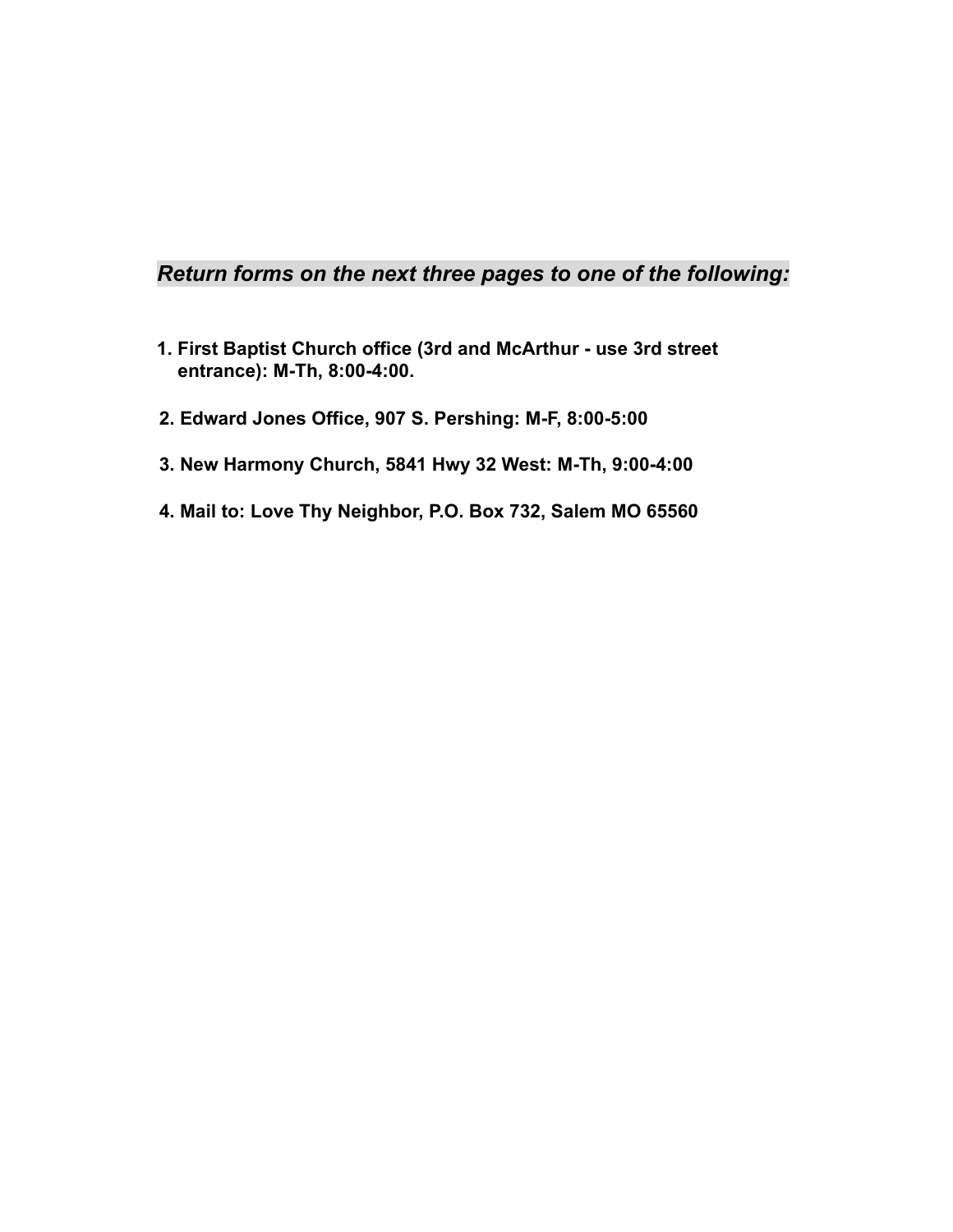# *Tell Us About Yourself:*

#### **RETURN THIS PAGE**

|                                                                                             | Name: Name: Name: Name: Name: Name: Name: Name: Name: Name: Name: Name: Name: Name: Name: Name: Name: Name: Name: Name: Name: Name: Name: Name: Name: Name: Name: Name: Name: Name: Name: Name: Name: Name: Name: Name: Name: |  |  |  |
|---------------------------------------------------------------------------------------------|-------------------------------------------------------------------------------------------------------------------------------------------------------------------------------------------------------------------------------|--|--|--|
|                                                                                             | First phone contact: Second phone contact:                                                                                                                                                                                    |  |  |  |
|                                                                                             |                                                                                                                                                                                                                               |  |  |  |
| Would you like to receive LTN news and updates via email or USPS mail? (If yes, circle one) |                                                                                                                                                                                                                               |  |  |  |
|                                                                                             | <b>T-Shirt size:</b> (please indicate adult or youth sizing) Extra shirts can be ordered for \$8 ea.                                                                                                                          |  |  |  |
|                                                                                             |                                                                                                                                                                                                                               |  |  |  |
|                                                                                             | Church/organization you are coming with:                                                                                                                                                                                      |  |  |  |
|                                                                                             |                                                                                                                                                                                                                               |  |  |  |
|                                                                                             | How long have you been with the church/organization you are coming with?:                                                                                                                                                     |  |  |  |
|                                                                                             |                                                                                                                                                                                                                               |  |  |  |
|                                                                                             |                                                                                                                                                                                                                               |  |  |  |
|                                                                                             |                                                                                                                                                                                                                               |  |  |  |
|                                                                                             |                                                                                                                                                                                                                               |  |  |  |

In what way are you most interested in being involved in the LTN workweek? *(Check all that apply)*

- o Work Crew Youth and Adults (*All youth grades 6-12 will be on work crews unless special arrangements are made.* Work will be construction and /or yard work, no experience necessary.)
- o **Youth Grades 7-12 check here if interested in spending nights at Baptist Camp for more youth activities after the work day.** Additional information will be sent to you about overnight accommodations.

 $\mathcal{L}_\mathcal{L} = \mathcal{L}_\mathcal{L} = \mathcal{L}_\mathcal{L} = \mathcal{L}_\mathcal{L} = \mathcal{L}_\mathcal{L} = \mathcal{L}_\mathcal{L} = \mathcal{L}_\mathcal{L} = \mathcal{L}_\mathcal{L} = \mathcal{L}_\mathcal{L} = \mathcal{L}_\mathcal{L} = \mathcal{L}_\mathcal{L} = \mathcal{L}_\mathcal{L} = \mathcal{L}_\mathcal{L} = \mathcal{L}_\mathcal{L} = \mathcal{L}_\mathcal{L} = \mathcal{L}_\mathcal{L} = \mathcal{L}_\mathcal{L}$ 

 $\mathcal{L}_\mathcal{L} = \mathcal{L}_\mathcal{L} = \mathcal{L}_\mathcal{L} = \mathcal{L}_\mathcal{L} = \mathcal{L}_\mathcal{L} = \mathcal{L}_\mathcal{L} = \mathcal{L}_\mathcal{L} = \mathcal{L}_\mathcal{L} = \mathcal{L}_\mathcal{L} = \mathcal{L}_\mathcal{L} = \mathcal{L}_\mathcal{L} = \mathcal{L}_\mathcal{L} = \mathcal{L}_\mathcal{L} = \mathcal{L}_\mathcal{L} = \mathcal{L}_\mathcal{L} = \mathcal{L}_\mathcal{L} = \mathcal{L}_\mathcal{L}$ 

 $\mathcal{L}_\mathcal{L} = \mathcal{L}_\mathcal{L} = \mathcal{L}_\mathcal{L} = \mathcal{L}_\mathcal{L} = \mathcal{L}_\mathcal{L} = \mathcal{L}_\mathcal{L} = \mathcal{L}_\mathcal{L} = \mathcal{L}_\mathcal{L} = \mathcal{L}_\mathcal{L} = \mathcal{L}_\mathcal{L} = \mathcal{L}_\mathcal{L} = \mathcal{L}_\mathcal{L} = \mathcal{L}_\mathcal{L} = \mathcal{L}_\mathcal{L} = \mathcal{L}_\mathcal{L} = \mathcal{L}_\mathcal{L} = \mathcal{L}_\mathcal{L}$ 

- o Crew Chief Adult only (extensive construction experience and approved by Construction Coordinator)
- o Food Prep Adult only
- o Go-fer/Floater/ Lunch and Cooler deliveries
- o Kids Crew *(youth grades 1-5*)
- o Photographer adult, one per work crew sends photo/video to LTN media team.

List any special skills/experience/interests or info that could be useful: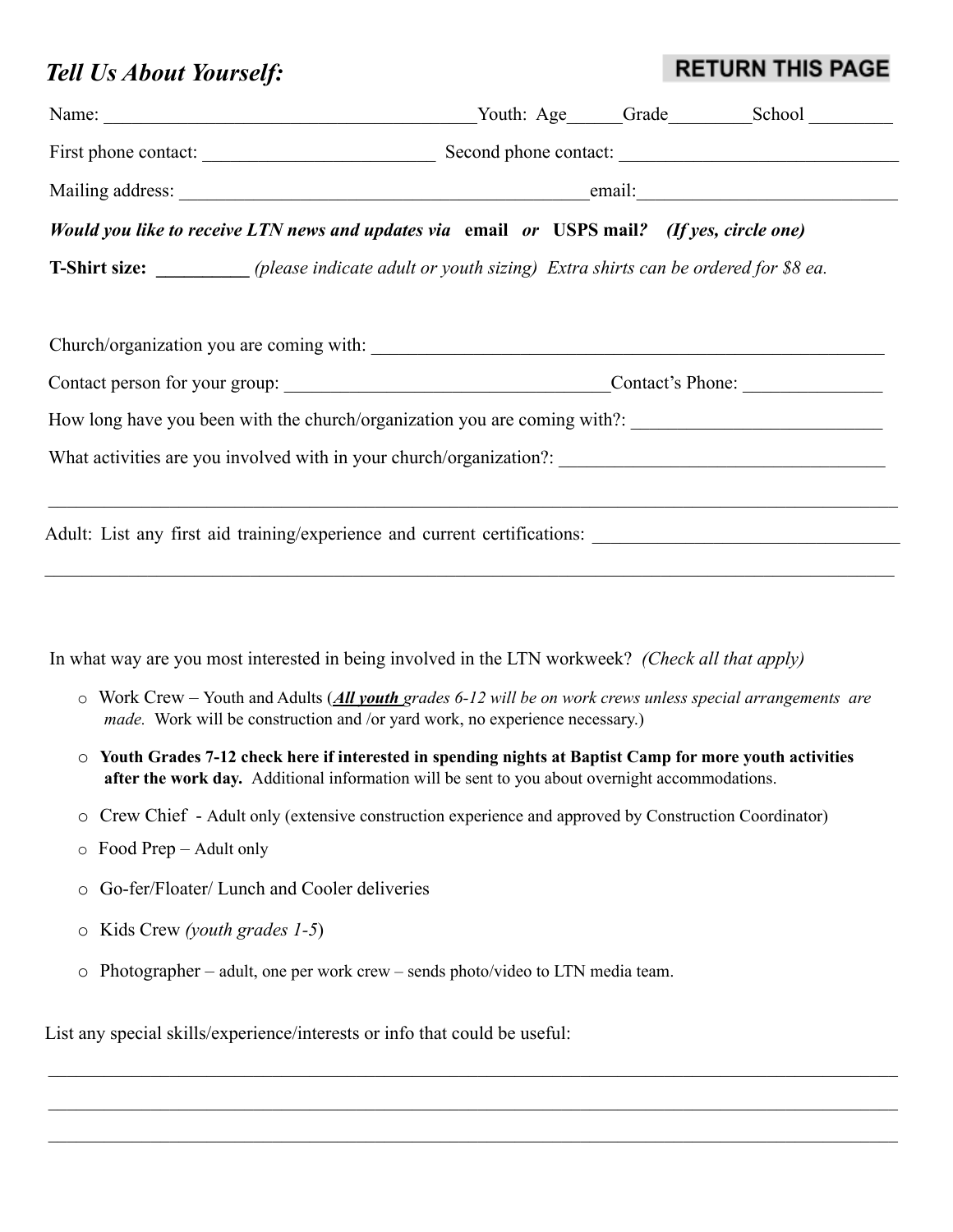# **LTN-DC Medical Release Form**

*Attach a photocopy of insurance form or card.*

## **RETURN THIS PAGE**

| <b>Participant Info:</b>                                                                                                                                                                                                                                                                                                                                                                                                                                                                                                                                                                                                                                                                                                                                                                                                                                                                                                                                                                                                                                                                                                                                                                                                                                                                                                                        |           |              |          |                                                                                                                                                                                                                               |
|-------------------------------------------------------------------------------------------------------------------------------------------------------------------------------------------------------------------------------------------------------------------------------------------------------------------------------------------------------------------------------------------------------------------------------------------------------------------------------------------------------------------------------------------------------------------------------------------------------------------------------------------------------------------------------------------------------------------------------------------------------------------------------------------------------------------------------------------------------------------------------------------------------------------------------------------------------------------------------------------------------------------------------------------------------------------------------------------------------------------------------------------------------------------------------------------------------------------------------------------------------------------------------------------------------------------------------------------------|-----------|--------------|----------|-------------------------------------------------------------------------------------------------------------------------------------------------------------------------------------------------------------------------------|
| <b>Emergency Contact Info:</b>                                                                                                                                                                                                                                                                                                                                                                                                                                                                                                                                                                                                                                                                                                                                                                                                                                                                                                                                                                                                                                                                                                                                                                                                                                                                                                                  |           |              |          |                                                                                                                                                                                                                               |
| <b>Medical Profile</b><br>Generally, Participant's Health is: (Circle One): Excellent<br>If Fair or Poor, please explain your condition:                                                                                                                                                                                                                                                                                                                                                                                                                                                                                                                                                                                                                                                                                                                                                                                                                                                                                                                                                                                                                                                                                                                                                                                                        |           | Good<br>Fair | Poor     |                                                                                                                                                                                                                               |
| Circle any of the following that cause you problems and explain:                                                                                                                                                                                                                                                                                                                                                                                                                                                                                                                                                                                                                                                                                                                                                                                                                                                                                                                                                                                                                                                                                                                                                                                                                                                                                |           |              |          |                                                                                                                                                                                                                               |
| Asthma<br><b>Heart Trouble</b><br><b>Diabetes</b>                                                                                                                                                                                                                                                                                                                                                                                                                                                                                                                                                                                                                                                                                                                                                                                                                                                                                                                                                                                                                                                                                                                                                                                                                                                                                               | Dizziness | Heat         | Seizures | Other                                                                                                                                                                                                                         |
| List any allergies to medicines, substances, plants, or foods to which you are allergic:                                                                                                                                                                                                                                                                                                                                                                                                                                                                                                                                                                                                                                                                                                                                                                                                                                                                                                                                                                                                                                                                                                                                                                                                                                                        |           |              |          |                                                                                                                                                                                                                               |
| List any medications you are currently taking:                                                                                                                                                                                                                                                                                                                                                                                                                                                                                                                                                                                                                                                                                                                                                                                                                                                                                                                                                                                                                                                                                                                                                                                                                                                                                                  |           |              |          |                                                                                                                                                                                                                               |
| List any special diet or special needs:                                                                                                                                                                                                                                                                                                                                                                                                                                                                                                                                                                                                                                                                                                                                                                                                                                                                                                                                                                                                                                                                                                                                                                                                                                                                                                         |           |              |          |                                                                                                                                                                                                                               |
| Policy Holder Work Phone: (Completed by Denmark Policy Holder Work Phone: (Completed by Denmark Policy Policy                                                                                                                                                                                                                                                                                                                                                                                                                                                                                                                                                                                                                                                                                                                                                                                                                                                                                                                                                                                                                                                                                                                                                                                                                                   |           |              |          | Physician Phone: ( ) New York Changes and Changes and Changes and Changes and Changes and Changes and Changes and Changes and Changes and Changes and Changes and Changes and Changes and Changes and Changes and Changes and |
| Refusal/Absence of Vital Information (Sign only if you are not providing health insurance information)<br>To Love Thy Neighbor Dent County:<br>Please let this serve to confirm that, despite the request of Love Thy Neighbor Dent County for such information, I am unable or refuse<br>to provide an insurance card in connection with the medical release for myself and/or for my minor child. I understand that the<br>absence of this information in the medical release could cause delays or other problems in securing medical attention for myself<br>and/or for my minor child. To induce Love Thy Neighbor Dent County to permit for myself and/or for my minor child to participate in the<br>event and related activities despite the absence of an insurance card or any other vital information, I hereby release Love Thy<br>Neighbor Dent County (LTN-DC) and Salem Area Community Betterment Association (SACBA), their respective affiliates, directors,<br>officers, trustees, employees, church or event sponsors, donors, volunteers and agents, and the homeowner or property owner and<br>hold them harmless from and against any and all claims for any and all damages and expenses relating to Love Thy Neighbor Dent<br>County's failure to have this information.<br>To be signed in the presence of the notary: |           |              |          |                                                                                                                                                                                                                               |

Participants Signature or Parent/Legal Guardian if for minor: \_\_\_\_\_\_\_\_\_\_\_\_\_\_\_\_\_\_\_\_\_\_\_\_\_\_\_\_\_\_\_\_\_\_\_Date: \_\_\_\_\_\_\_